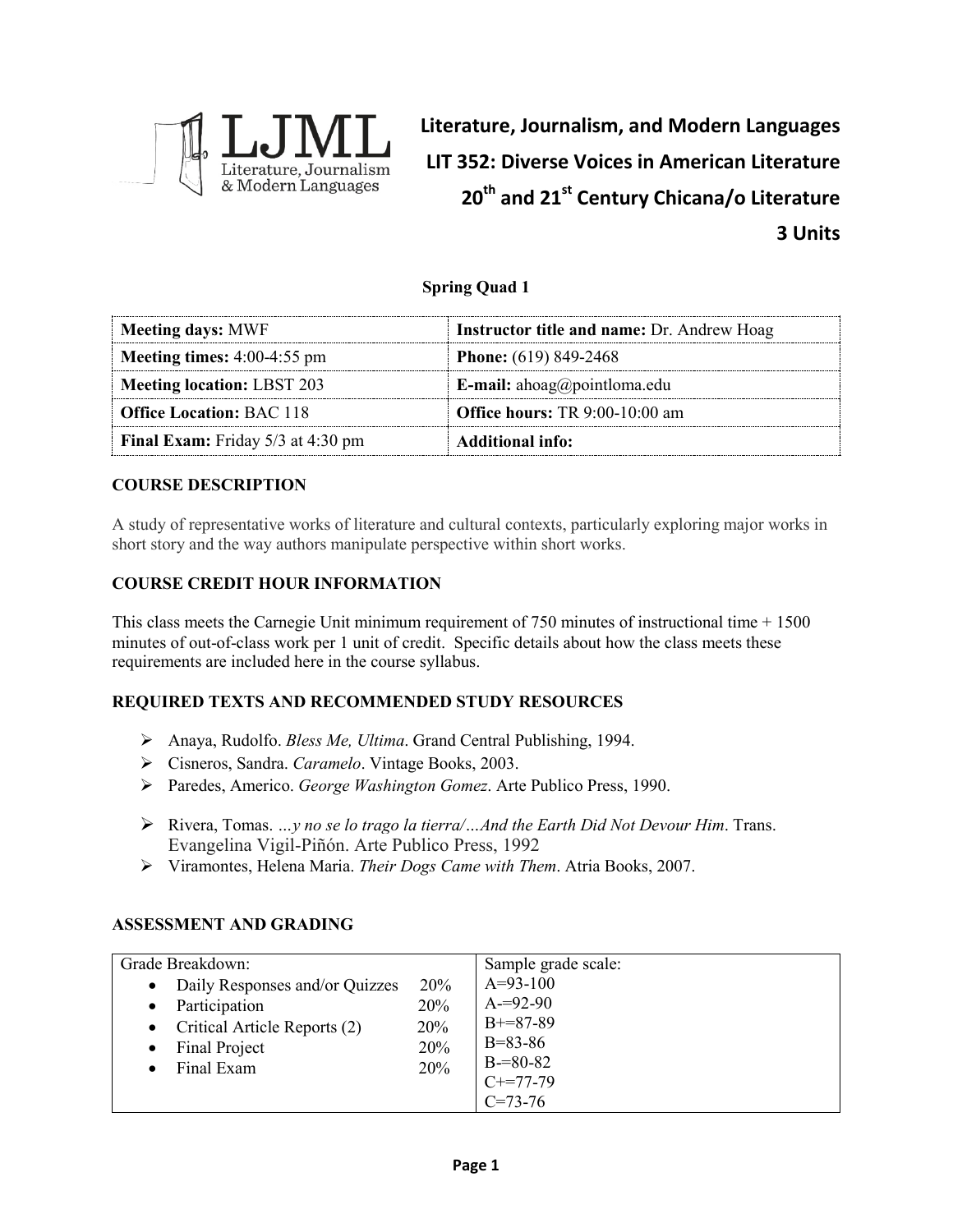| $C = 70-72$ |
|-------------|
| $D+=67-69$  |
| $D=63-66$   |
| $D=60-62$   |
| $F=0-59$    |

#### **ACADEMIC HONESTY**

The Point Loma Nazarene University community holds the highest standards of honesty and integrity in all aspects of university life. Any violation of the university's commitment is a serious affront to the very nature of Point Loma's mission and purpose. The first violation of the academic honesty policy will result in zero credit for the assignment and possible failure of the course. Any subsequent violation will result in failure of the course. Further information about PLNU's policy on academic honesty can be found on our course Canvas page.

## **PLNU COPYRIGHT POLICY**

Point Loma Nazarene University, as a non-profit educational institution, is entitled by law to use materials protected by the US Copyright Act for classroom education. Any use of those materials outside the class may violate the law.

## **ATTENDANCE AND PARTICIPATION**

Regular and punctual attendance at all classes is considered essential to optimum academic achievement. If the student is absent from more than 10 percent of class meetings, the faculty member has the option of filing a written report which may result in de-enrollment. If the absences exceed 20 percent, the student may be de-enrolled without notice. If the date of de-enrollment is past the last date to withdraw from a class, the student will be assigned a grade of W or WF consistent with university policy in the grading section of the catalog. See Academic Policies in the undergrad student catalog.

#### **PLNU ACADEMIC ACCOMMODATIONS POLICY**

If you have a diagnosed disability, please contact PLNU's Disability Resource Center (DRC) within the first two weeks of class to demonstrate need and to register for accommodation by phone at 619-849-2486 or by e-mail at [DRC@pointloma.edu.](mailto:DRC@pointloma.edu) See [Disability Resource Center](http://www.pointloma.edu/experience/offices/administrative-offices/academic-advising-office/disability-resource-center) for additional information.

## **USE OF TECHNOLOGY**

Point Loma Nazarene University encourages the use of technology for learning, communication, and collaboration. This course requires access to computers, software programs, and the Internet. At some point during the semester you will have a problem with technology, but these problems will not normally be accepted as excuses for unfinished work. Protect yourself by doing the following: Save work often and make regular backups of files in a different location from the originals, plan ahead so that you will have time to use the on-campus computers and printers if necessary, and practice safe computing when surfing the web and checking email.

#### **CELL PHONES AND OTHER ELECTRONICS**

Cell phones and other handheld electronic devices (ipods, tablets, video game devices, etc.) must be turned off during class. If you will be using a laptop or a tablet computer in order to take notes or complete the readings, inform me that you will be doing so. If those devices become a distraction to you or others in the classroom, I reserve the right to ask you to turn them off and complete your work without the use of electronics.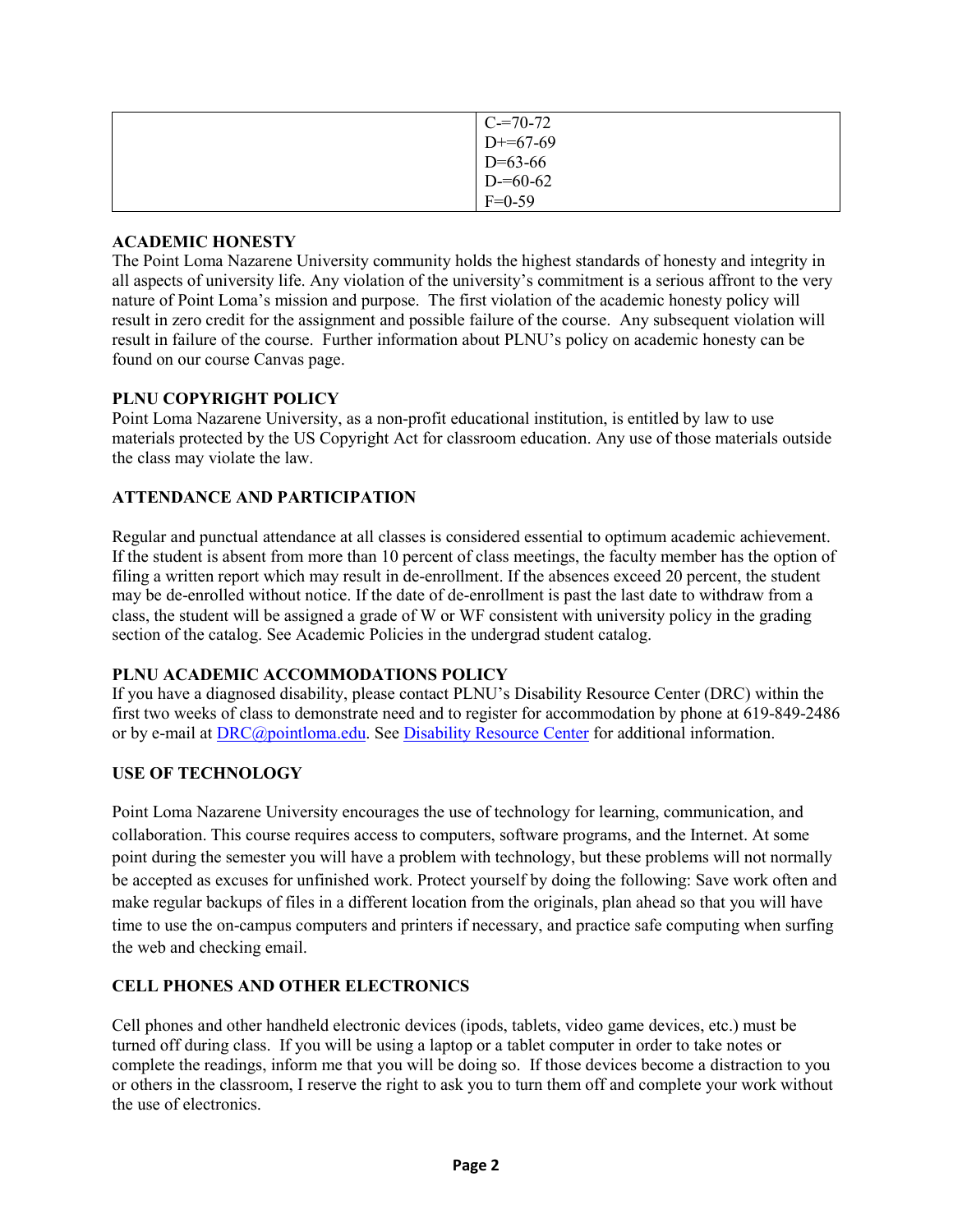# **FINAL EXAMINATION POLICY**

Successful completion of this class requires taking the final examination **on its scheduled day**. The final examination schedule is posted on the Class Schedules site. No requests for early examinations or alternative days will be approved.

In the rare case that a student is scheduled for more than three (3) final examinations on the same day, the student is authorized to contact each professor in order to work out an alternate time for one of those examinations. Department chairs/school deans and college deans need not be involved in the process of making this accommodation.

| <b>FINAL EXAM DATE &amp; TIME</b> | <b>FINAL EXAM LOCATION</b> |
|-----------------------------------|----------------------------|
| $5/3$ 4:30 pm                     | 203                        |

#### **COURSE POLICIES AND PROCEDURES**

- 1. *Class Preparation*: Complete all readings and assignments. These should be prepared in advance of the date scheduled/due.
- 2. *Class Participation*:
- a. Your success in understanding and making meaning of the texts we read and those you will create will be directly related to the methodically care you take in reading and responding to the texts and activities assigned.
- b. The success of the course will be directly related to the quality of daily discussions. Each of you must feel comfortable contributing to the discussion on almost a daily basis. In addition, each of you should bring any questions you have about the reading or your writing to our attention during the course of our discussions.
- c. The overall quality of your class participation rests upon informal and formal (scheduled class presentations) contributions to class discussions.
- 3. *Assignments policies*: Completion of all assignments is required.
- a. Readings, responses, and occasionally in-class quizzes will be assigned each class day.
- b. It is your responsibility to see to it that I receive your work.
- c. Late assignments will not be accepted either in person, by e-mail, or in my mailbox (unless you and I have communicated prior to the deadline about extenuating circumstances).
- d. No make-up (extra-credit) work will be given for any missed work.
- e. Always keep multiple disc copies and hardcopies of your work on hand so that you can provide duplicate copies if needed.
- f. Handwritten assignments are never acceptable (unless so specified).
- g. You may be required to attend office hours with the professor if need arises.
- 4. *Inclusive Language:* Since the importance of language and its use for all human beings is central to the study and appreciation of literature, it is required that all public writing and speaking for course purposes will be inclusive.
- 5. *The Tutorial Center:* The Tutorial Center, located in Bond Academic Center, is available for tutorial help on your arguments and your grammar/usage/mechanics quiz preparation. Please check for hours of operation. The center is closed during chapel.
- 6. *Email & Canvas*: You are responsible for checking your *pointloma.edu* account and *canvas.pointloma.edu* daily for electronic messages from me (and sometimes from your classmates). You are fully accountable for all course material, announcements, communications that are distributed via email and *Canvas*; and I will send messages only to these sites.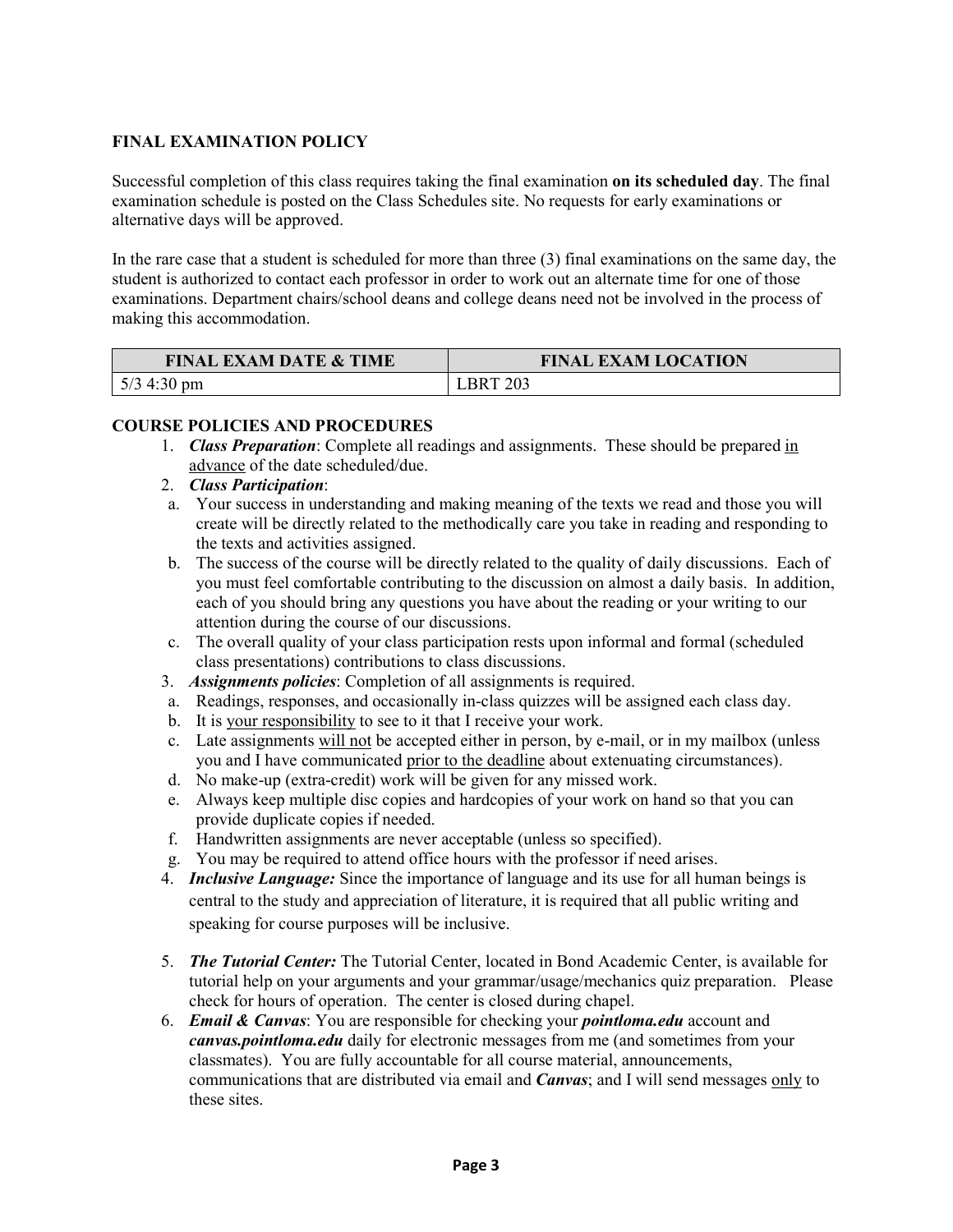- 7. *Classroom Decorum*: Appropriate academic attire is required in all class sessions: this excludes sorority/fraternity rush and sexually suggestive or disruptive attire, whether in design or logo. In addition, all pagers, cell phones, text-messaging, etc. are to be turned off and avoided during all class sessions.
- 8. *Extenuating Situations & Grades*: No "Incomplete" grades will be assigned unless extenuating circumstances (e.g., death in the family, automobile accidents, hospitalization) prevail. If you find yourself in such a situation, contact me immediately. You must submit, in a timely fashion, any necessary and valid documents to verify your situation (e.g., doctor's letter on letterhead, funeral service program, police report, telegram).

| <b>DATE</b><br><b>PRESENTED</b> | <b>CLASS CONTENT OR ASSIGNMENT</b>                                      | <b>ASSIGNMENT</b><br><b>DUE</b>               |
|---------------------------------|-------------------------------------------------------------------------|-----------------------------------------------|
| 1/8                             | Syllabus, Course Introduction                                           | None                                          |
| 1/9                             | Anzaldua, Borderlands Chapter 1                                         | Handout                                       |
| 1/11                            | Rudolfo Anaya, Bless Me, Ultima                                         | Anaya Uno-Tres                                |
| 1/14                            | <b>Ultima</b> continued                                                 | Anaya Cuatro-<br>Diez                         |
| 1/16                            | <b>Ultima</b> continued                                                 | Once-Trece                                    |
| 1/18                            | <b>Ultima</b> continued                                                 | Catorce-Quince                                |
| 1/21                            | MLK Jr. Day: No Class                                                   |                                               |
| 1/23                            | <b>Ultima</b> continued                                                 | Dieciseis-Veinte                              |
| 1/25                            | Finish Ultima                                                           | Veinteuno-<br>Veintedos                       |
| 1/28                            | Discuss Ultima research articles                                        | <b>Critical Article</b><br><b>Group 1 Due</b> |
| 1/30                            | Juan Gonzales Chapter 5, Americo Paredes, George Washington<br>Gomez    | Handout,<br>Paredes Part 1                    |
| 2/1                             | GWG continued                                                           | Part 2, Chs. 1-6                              |
| 2/4                             | GWG continued                                                           | Part 2, Chs. 7-<br>12                         |
| 2/6                             | GWG continued                                                           | Part 3, Chs. 1-8                              |
| 2/8                             | GWG continued                                                           | Part 3, Chs. 9-<br>13                         |
| 2/11                            | GWG continued                                                           | Part 4, Chs. 1-7                              |
| 2/13                            | GWG continued                                                           | Part 4, Chs.8-12                              |
| 2/15                            | Finish GWG                                                              | Part 4, Ch. 13-<br>end                        |
| 2/18                            | Discuss GWG articles                                                    | <b>Critical Article</b><br><b>Group 2 Due</b> |
| 2/20                            | Gonzales Chapter 11, Tomas Rivera,  and the Earth Did Not<br>Devour Him | Handout, Rivera<br>pg. 83-97                  |
| 2/22                            | and the Earth continued                                                 | Rivera pg. 98-<br>123                         |
| 2/25                            | Finish and the Earth                                                    | Rivera pg. 124-<br>end                        |

# **COURSE SCHEDULE AND ASSIGNMENTS**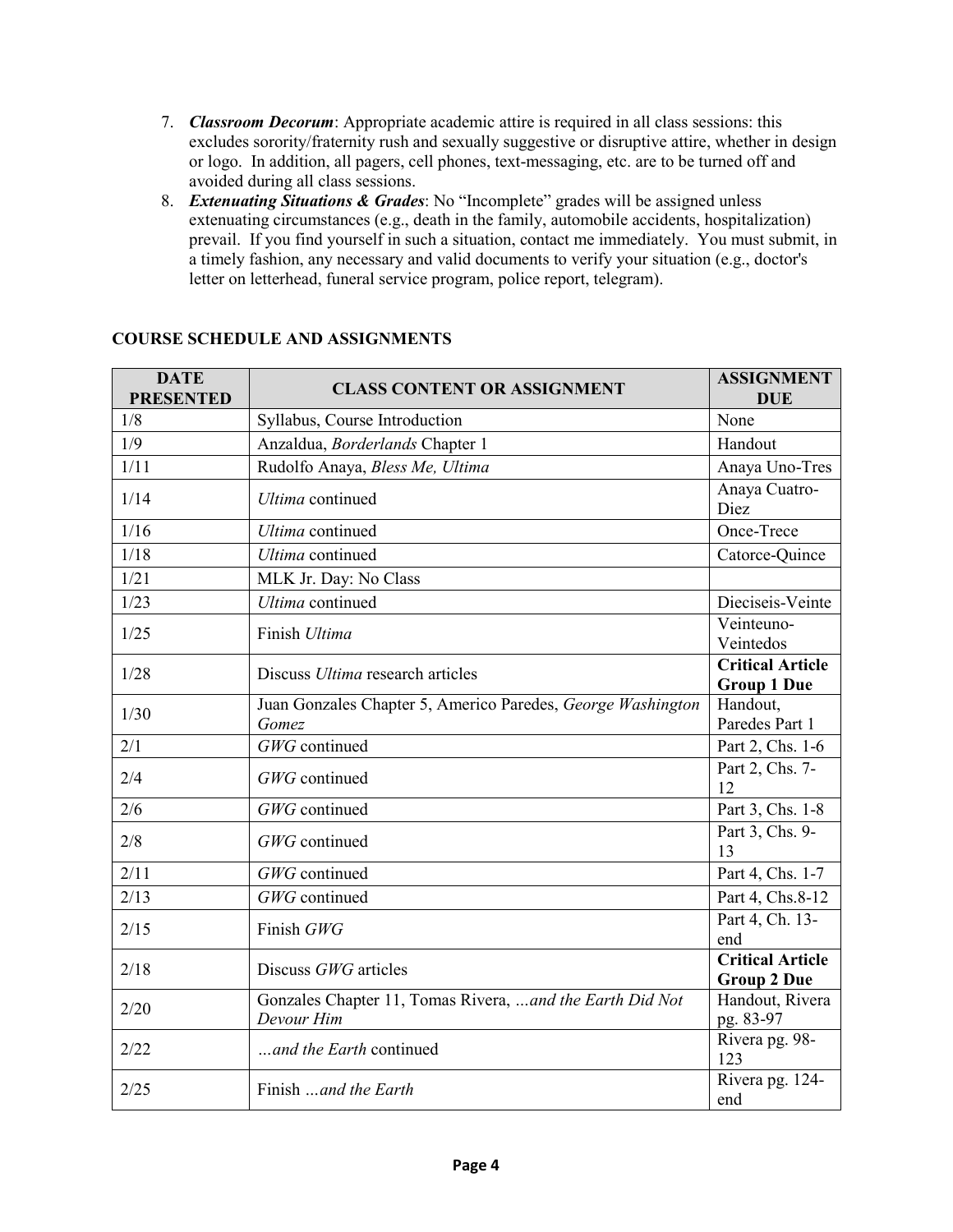| 2/27        | Discuss  and the Earth articles                                          | <b>Critical Article</b><br><b>Group 3 Due</b>            |
|-------------|--------------------------------------------------------------------------|----------------------------------------------------------|
| 3/1         | Anzaldua Chapter 5, Sandra Cisneros Caramelo                             | Cisneros Chs. 1-<br>8                                    |
| $3/4 - 3/8$ | Spring Break: No Class                                                   | Read!                                                    |
| 3/11        | Caramelo Continued                                                       | Cisneros Chs. 9-                                         |
|             |                                                                          | 20                                                       |
| 3/13        | Caramelo Continued                                                       | Cisneros Chs.<br>$21 - 27$                               |
| 3/15        | Caramelo Continued                                                       | Cisneros Chs.<br>28-38                                   |
| 3/18        | Caramelo Continued                                                       | Cisneros Chs.<br>39-51                                   |
| 3/20        | Caramelo Continued                                                       | Cisneros Chs.<br>52-55                                   |
| 3/22        | Caramelo Continued                                                       | Cisneros Chs.<br>56-61                                   |
|             |                                                                          | Cisneros Chs.                                            |
| 3/25        | Caramelo Continued                                                       | 62-72                                                    |
| 3/27        | Caramelo Continued                                                       | Cisneros Chs.<br>$73 - 81$                               |
| 3/29        | Finish Caramelo                                                          | Cisneros 82-<br>Pilon                                    |
| 4/1         | Discuss Caramelo articles                                                | <b>Critical</b><br><b>Articles Group</b><br>4 Due        |
| 4/3         | Anzaldua Chapter 7, Helena Maria Viramontes Their Dogs<br>Came with Them | Handout,<br>Viramontes Ch.                               |
| 4/5         | Their Dogs Continued                                                     | Viramontes Chs.<br>$2 - 3$                               |
| 4/8         | Their Dogs Continued                                                     | Viramontes Chs.<br>$4 - 5$                               |
| 4/10        | Their Dogs Continued                                                     | Viramontes Ch.<br>6                                      |
| 4/12        | Their Dogs Continued                                                     | Viramontes Chs.<br>$7 - 8$                               |
| 4/15        | Their Dogs Continued                                                     | Viramontes Chs.<br>$9-11$                                |
| 4/17        | Their Dogs Continued                                                     | Viramontes Chs.<br>$12 - 13$                             |
| $4/19 - 22$ | Easter Break: No Class                                                   | Read!                                                    |
| 4/24        | Finish Their Dogs                                                        | Viramontes Chs.<br>$14-17$                               |
| 4/26        | Discuss Their Dogs Articles                                              | Critical<br><b>Articles Group</b><br>5 Due<br>Reflection |
| 5/3         | Final Exam: 4:30 pm                                                      | Assignment due                                           |